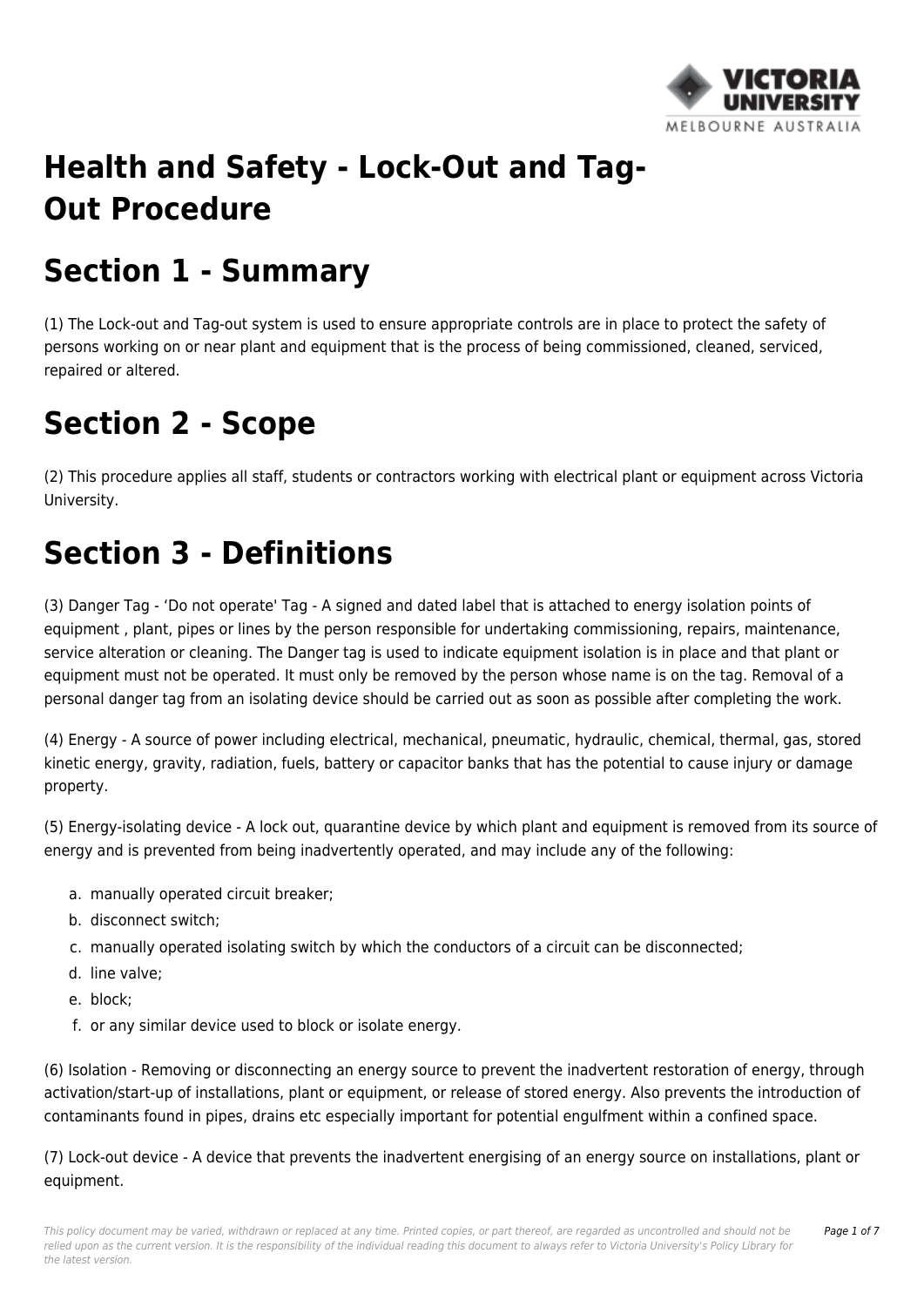(8) Out-of-service tag - A yellow and black tag that is used to indicate that the relevant equipment is out of service and not to be used while the tag is connected to the equipment. The tag should be attached by a competent person having specific knowledge relating to the plant and, where applicable, be placed on devices which isolate energy sources, only when those devices are set in the "off" or "safe" position. Except in case of an emergency, out of service tags should be removed only by a person who is both familiar with the plant and fully conversant with the reason that the tag was placed.

(9) Plant, Machinery and Equipment - for the purpose of this Procedure plant, machinery and equipment is any piece of equipment that could potentially cause harm to anyone. Plant is defined in the OHS (VIC) Regulations to cover items such as lifts, cranes, pressure equipment, machinery, hoists, powered mobile plant, amusement structures, lasers, turbines, explosive-powered tools, scaffolds and temporary access equipment. In this Procedure plant, machinery and equipment can also cover items found across VU that may not be covered in the definition of plant.

# **Section 4 - Policy/Regulation**

(10) [Health and Safety Policy](https://policy.vu.edu.au/document/view.php?id=115)

## **Section 5 - Procedures**

### **Part A - Summary of Roles and Responsibilities**

| <b>Roles</b>                                                          | <b>Responsibility</b>                                                                                                                                                                                                                                                                                                                                                                                                                                                                                                                                                                                                                                                                                                                                                                                                                                                                                     |
|-----------------------------------------------------------------------|-----------------------------------------------------------------------------------------------------------------------------------------------------------------------------------------------------------------------------------------------------------------------------------------------------------------------------------------------------------------------------------------------------------------------------------------------------------------------------------------------------------------------------------------------------------------------------------------------------------------------------------------------------------------------------------------------------------------------------------------------------------------------------------------------------------------------------------------------------------------------------------------------------------|
| Facilities Services manager, Dean, Senior<br>Managers/Directors       | - Ensure this procedure is implemented in their areas /departments.<br>- Ensure all nominated authorized/competent persons have been trained in<br>this procedure.<br>- Ensure that isolating devices are available to staff.<br>- Ensure safe work instructions for equipment are developed and<br>maintained, including isolation instructions where necessary.                                                                                                                                                                                                                                                                                                                                                                                                                                                                                                                                         |
| Manager/Supervisor of the area where<br>activity is being conducted   | - Comply with the requirements for Dean, Directors and Senior Managers<br>above, and<br>- Ensure that contractors are inducted in these procedures and their use,<br>where relevant.<br>- Ensure safe work instructions for equipment are maintained and available<br>to staff and students.<br>- Ensure the area and equipment is made safe before re-commencing work.<br>- Ensure that isolation points are identified and locked or tagged out, along<br>the route of each potential energy source, where applicable.<br>- Ensure isolating devices and tags are prominently displayed and staff and<br>students are aware of their location.<br>- Ensure that people who undertake the service work are<br>qualified/competent to carry out the work.<br>- Ensure equipment is reactivated and guarding, interlock devices, and other<br>safety mechanisms are in place and are operating adequately. |
| Person(s) completing the activity requiring<br>isolating of equipment | - Be licensed (where applicable), skilled, qualified and competent to perform<br>the work, including the use of any PPE or rescue equipment.<br>- Identify hazards and determining appropriate controls with equipment.<br>- Follow the requirements of this procedure<br>- Replace all safety mechanism before returning the equipment to service if<br>they have been removed/disengaged during work.<br>- Ensure equipment and area safe on completion of the task.                                                                                                                                                                                                                                                                                                                                                                                                                                    |
| OHS Team                                                              | - Provide health and safety advice as required.<br>- Audit compliance to procedure as part of audit plan.                                                                                                                                                                                                                                                                                                                                                                                                                                                                                                                                                                                                                                                                                                                                                                                                 |

This policy document may be varied, withdrawn or replaced at any time. Printed copies, or part thereof, are regarded as uncontrolled and should not be relied upon as the current version. It is the responsibility of the individual reading this document to always refer to Victoria University's Policy Library for the latest version.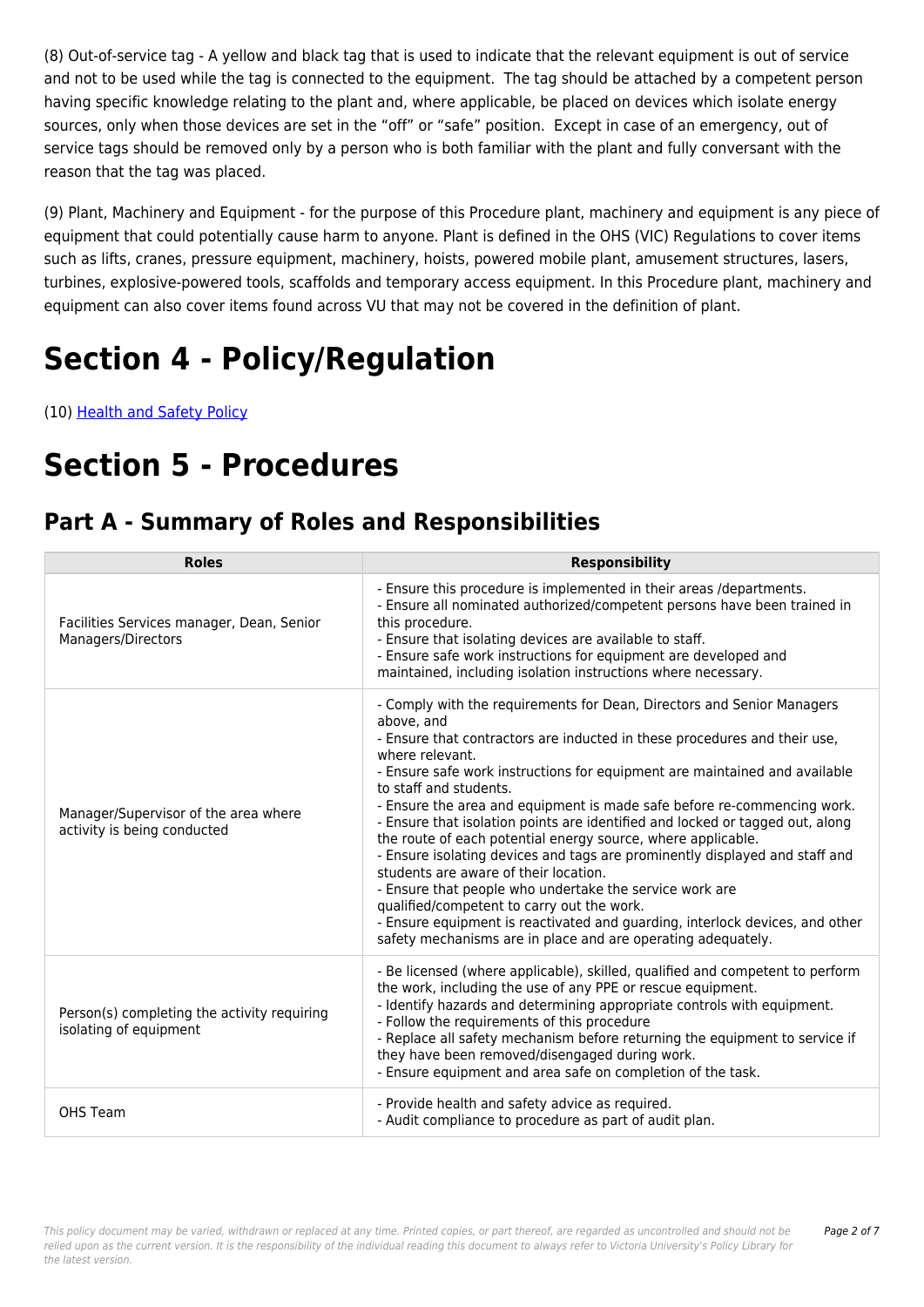### **Part B - Procedure**

### **Isolation Procedure**

(11) The aim is to remove equipment from service to prevent injury to staff, students and contractors. This involves the following process:

- a. If safe to do so, stop equipment and isolate each energy source according to safe work method statement (SWMS) or isolation documentation for the equipment.
- b. Physical isolation, e.g. locking devices, cutting power cords, removal from service, must be put in place for equipment that presents a high risk to safety if used.
- c. A caution Out of Service isolation tag must be completed, signed and secured to each isolation device in a prominent position. The manager/supervisor or responsible person must be notified of the equipment failure and isolation.
	- i. An Out of Service Tag (yellow and black) is used to indicate that the equipment is out of service. It may be used by any person to isolate the equipment in order to indicate a fault in equipment. Tagged equipment must not be used until the Out of Service Tag has been removed. It may be remove by appropriate service people, technical staff, or supervisor after consultation and once equipment is deemed safe for use
	- ii. An Out of Service tag must remain on the equipment until equipment is fully repaired and ready to be reenergized.

### **Requirements for Isolation Equipment**

(12) When isolating or removing equipment from service, a preference must be given for isolation devices in combination with tags. A tag is not an effective isolation device. A tag acts only as a means of providing information to others at the workplace and a physical lock out system should be used in combination with a tag.

(13) Isolation must be done when there is a risk of:

- a. Re-energizing equipment; or
- b. Stored energy that has the potential to cause injury to personnel performing maintenance or repair on the equipment, where there is a likelihood that the equipment could be inadvertently re-energised.

#### **Safe Work Method Statements (SWMS)**

(14) Managers or Supervisors must develop SWMS for isolation, identifying hazards and to determine appropriate controls. This must include:

- a. The situation under which the isolation procedure is to be implemented;
- b. A description of how the isolation will be achieved;
- c. The checks that need to be made before commencing the works;
- d. Name and position of persons authorised to perform the work; and,
- e. Any special requirements for the isolation of equipment or re-energisation.

#### **Identification of energy sources**

(15) Each significant energy source must be identified. Consider the following energy sources: electrical, fuels, heat, cold, stored mechanical energy, liquids and gases under pressure, gravity and radiation.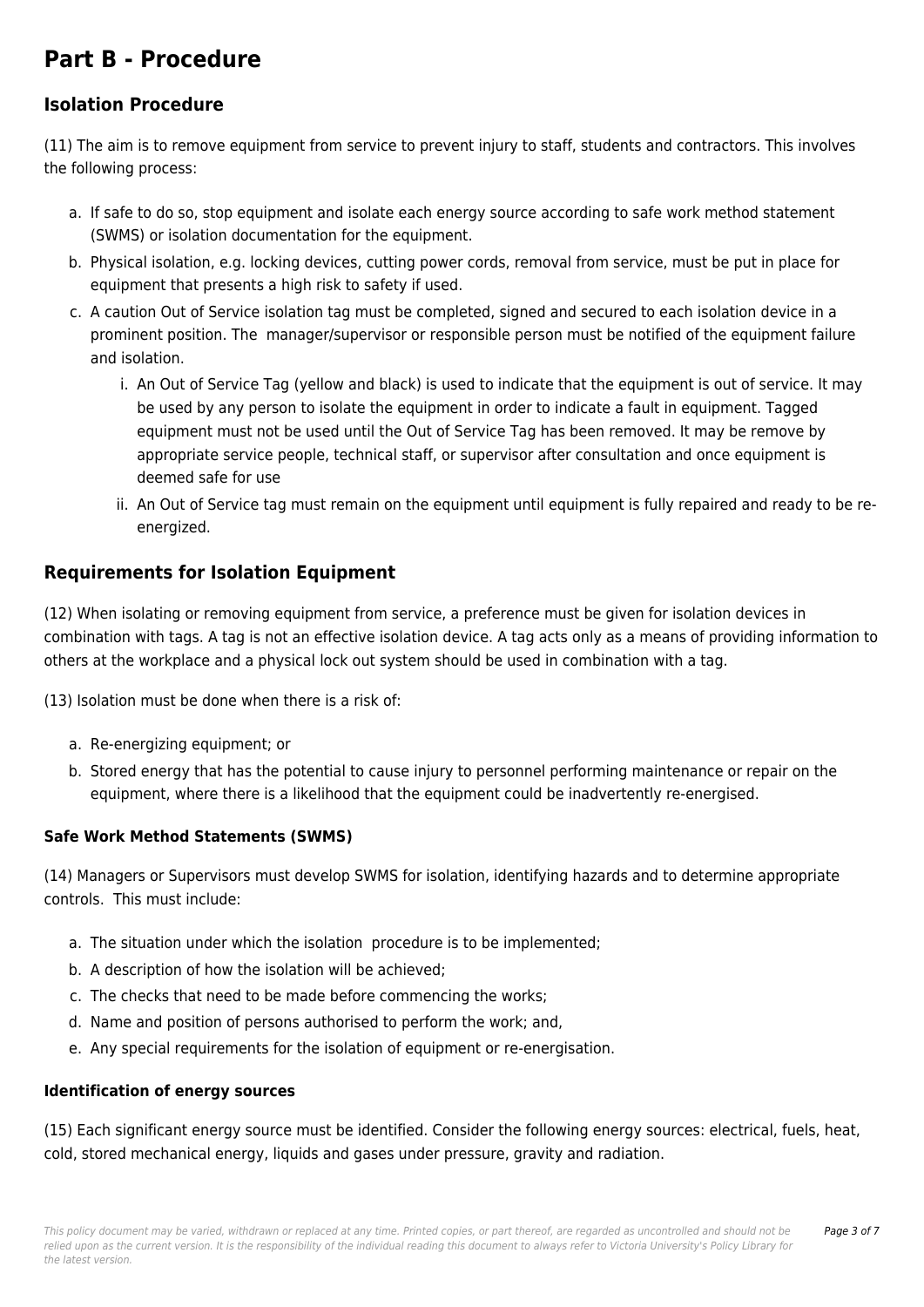#### **Identification of isolation points**

(16) Identify all isolation points on the equipment. Emergency stop buttons, land yards and similar stop devices on their own will not necessarily achieve isolation.

#### **Isolation of all energy sources**

(17) Each significant energy source must be purged or de-energised. Complete the following steps:

- a. Ensure all electricity sources are isolated, some equipment may have independent electricity sources
- b. If programmable logic devices are used to control equipment, then it is essential to use local isolating switches as the means to achieve secure and safe isolation.
- c. Do not rely on the controls of the programmable logic devices for the isolation of equipment, unless the device is certified as a safety programmable logic controller (PLC) which can reliably isolate equipment by activating its controls.
- d. Except in the case of equipment connected via plug a socket, a competent person should isolate and disconnect all electricity supply to an item of plant (not just the control circuit) so that equipment cannot be inadvertently energised via another source or control system.

#### **De-energise Energy Sources**

(18) Complete the following steps:

- a. Inspect the plant to make sure all parts have stopped moving
- b. Install ground wires
- c. Relieve trapped pressure
- d. Release the tension on springs, or block the movement of spring-driven parts
- e. Block or brace parts that could fall because of gravity
- f. Block parts in hydraulic and pneumatic systems that could move from the loss of pressure
- g. Bleed the lines and leave vent valves open
- h. Drain process piping systems and close valves to prevent the flow of hazardous material
- i. If a line must be blocked where there is no valve, use a blank flange
- j. Purge reactor tanks and process lines
- k. Dissipate extreme cold or heat, or provide protective clothing, and
- l. If stored energy can re-accumulate, monitor it to make sure it stays below hazardous levels.

#### **Lock Out all Isolation Points**

(19) Lockout all isolation points. If stored energy can re-accumulate, monitor it to make sure it stays below hazardous levels

#### **Lock out devices**

(20) A wide range of devices are available for locking out energy sources and other hazards that could pose a risk to people working on plant which includes:

- a. Built in lock
- b. Lockouts for circuit breakers
- c. Fuses
- d. All types of valves
- e. Chains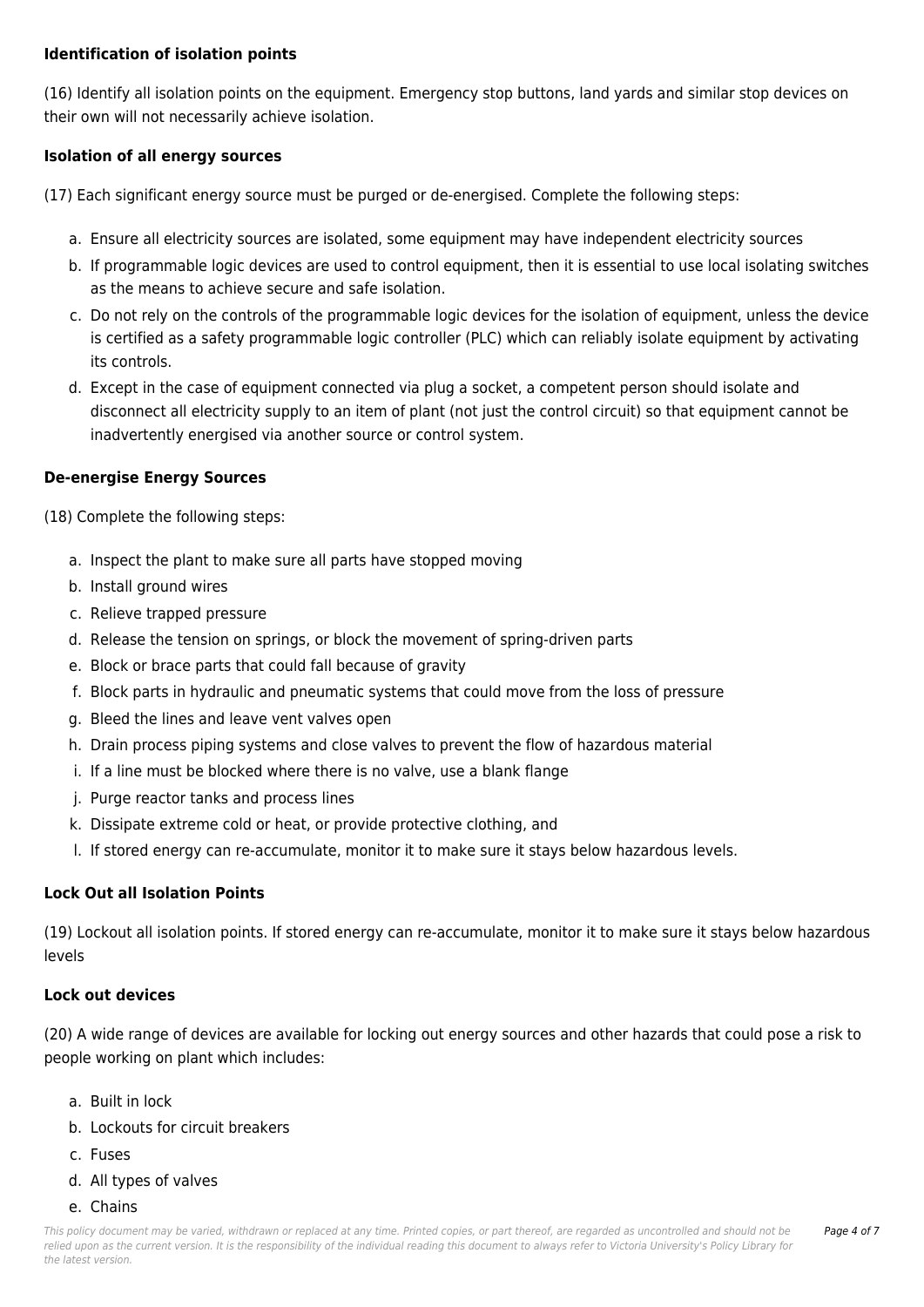f. Safety lockout jaws ( sometimes called hasps)

#### **Isolation and danger tag**

(21) Personnel must securely apply a completed and signed red, white and black danger tag and isolation device to each isolated energy source.

(22) Each person must check the isolation of the equipment and use individual tags and isolation devices on each of the isolation points along the route of the energy source

(23) A "danger" tag may only be removed by the person who applied and signed the tag, unless in an emergency

(24) Personal danger tags and out of service tags must not be used together on the same item of equipment as they relate to different circumstances. An out of service tag should be removed when a personal danger tag is added, and vice versa.

(25) Until all tags are removed, the equipment must remain out of service. Once removed, any tags must be destroyed and not reused.

#### **Multiple Parties working on equipment**

(26) If more than one person is working on the same plant, each person should attach their own lock to prevent the isolator being opened before all locks have been removed or opened. The isolation procedure should identify common lock out points to ensure energy cannot be restored while someone is still working on the plant.

(27) If two or more people are working on plant that is isolated through several lockout points, each person should attach a lock and tag to each lockout point.

- a. The group that is responsible for the day to day operation of that plant has the primary responsibility for the safety.
- b. If the repair, service or maintenance work is undertaken by another group or contractor, the laboratory/studio/workshop supervisor/coordinator must ensure that appropriate isolation procedures are being followed and that the other group or contractor is competent in the work and has been induced through Rapid global.

(28) In any case both parties must remove their own tags or locks on completion of the work.

#### **Test Isolation**

(29) Ensure that no one is at risk then try to re-energise the machinery. If isolation has been done correctly the equipment will remain safe.

#### **Removal of isolation Tags or Devices**

(30) Accidental removal of the isolation tag or device must be rectified immediately and notified directly to the supervisor/ coordinator to the laboratory/studio or workshop

(31) Locks and tags are only to be removed under the following conditions:

- a. The worker who put on the tag and lock has determined it is safe to de- isolate and return to service.
- b. There has been an appropriate handover from the worker to another worker and all personal lockout devices and danger tags have been replaced to identify the new worker.

(32) Where the worker cannot remove the lock-out device or cannot hand-over to another worker: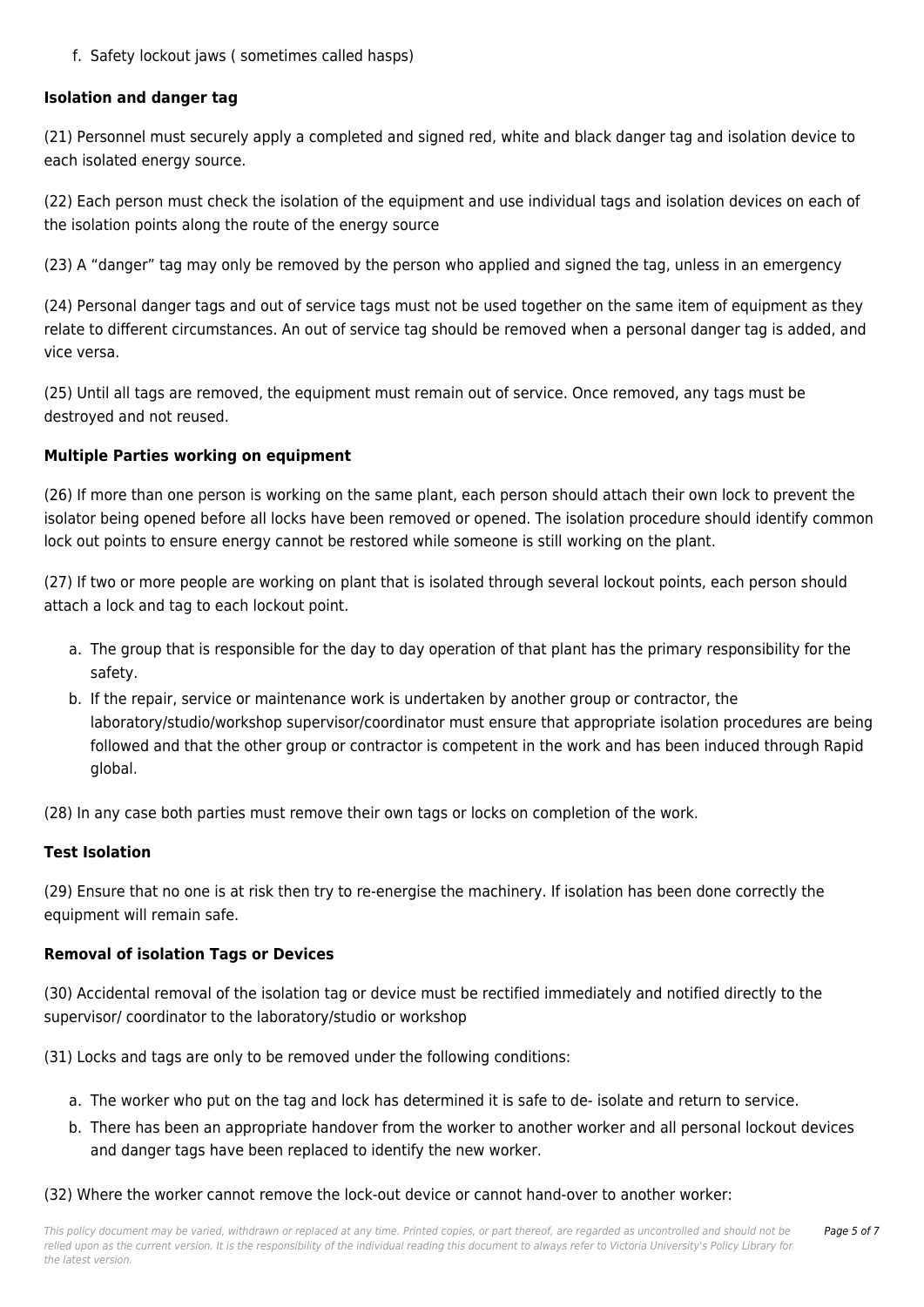- a. All reasonable effort should be made to contact the worker who put the isolation padlock and tag on the plant/equipment. A verbal authorisation to remove the isolation lock and tag can be obtained from the worker if received by 2 people.
- b. If the worker is unable to be contacted then another suitably qualified and competent person must assess the status of the plant /equipment and ensure it is in a safe state to re-energise. This must be documented as a variation to the standard operating procedure and/ or work permit.

(33) Isolation tags and devices are not to be used for any other purpose other than those directed in this procedure.

#### **Reinstating Equipment**

(34) Re-energising of the equipment or section must be performed according to the reactivation procedure of the equipment or under the supervision of the laboratory/studio/workshop supervisor/coordinator, ensuring all energy sources are clear, safe to activate and that protective guarding or interlocks are operational

### **Section 6 - Guidelines**

(35) Nil.